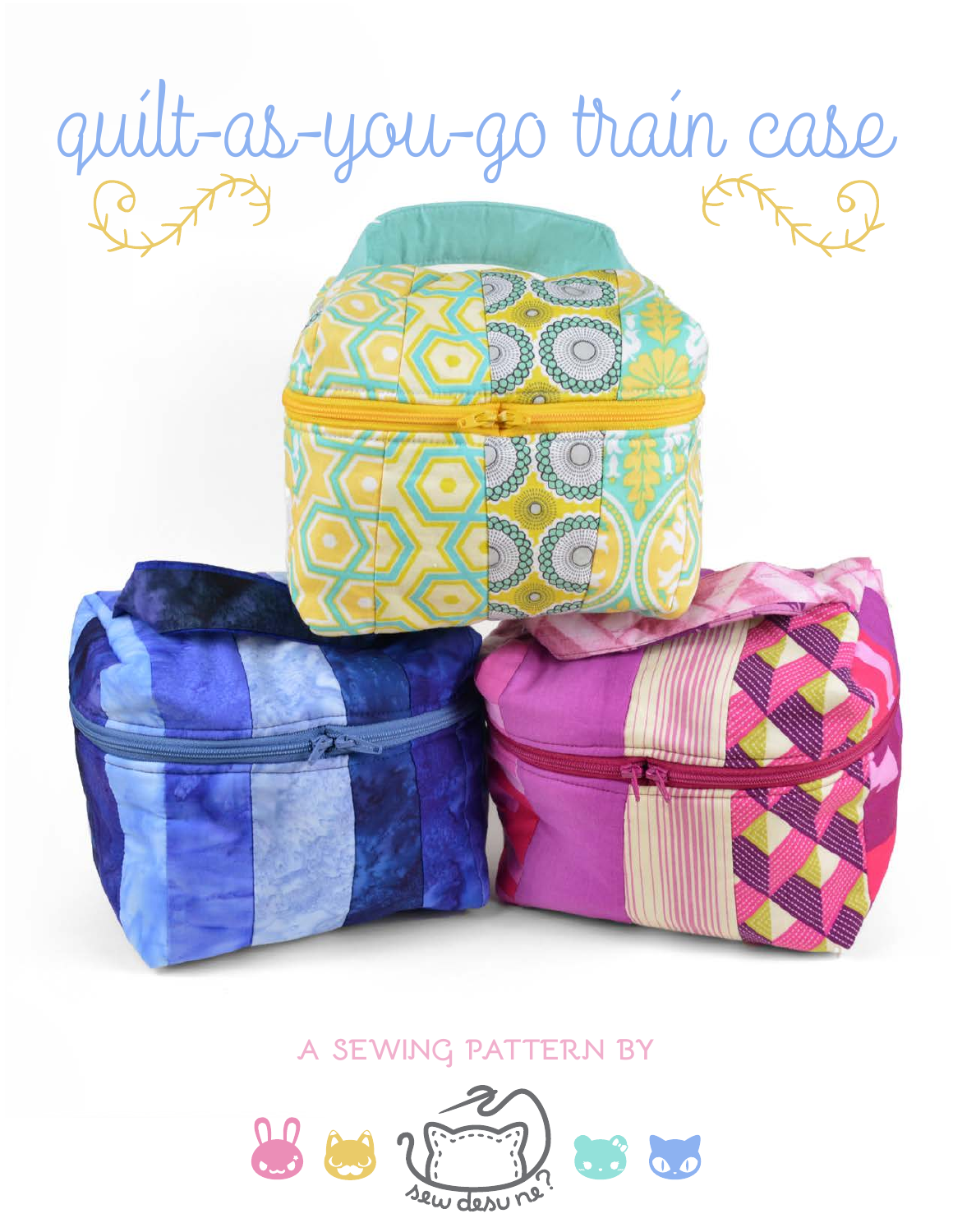

This project takes a basic train case pattern and adds a twist. It's contructed using a quilt-as-you-go technique, which adds some stability to the fabric. This allows you to just use batting as a stabilizer and no interfacing at all. The inside is contructed with French seams, so the inner seams are neatly finished and bound.

### $D$ ifficulty:  $\Box$  $\Box$  $\Box$ i

The hardest part of this is likely the zipper, but everything else is really forgiving and easy to work with if you make little mistakes.

#### makes:

one case that's about 6½" wide, 5½" tall, and 5" deep

# **materials & tools**

| . 1/2 yd. of cotton fabric for outer<br>case (preferably a collection of<br>strips about 15" long)<br>. 1/2 yd. of cotton fabric for lining<br>· 24" Two-way zipper or two 14"<br>regular zippers (see step 8)<br>· 24" x 11" piece of cotton batting<br>· 8" x 3" piece of medium-weight<br>fusible interfacing | • Matching sewing thread<br>· Basic sewing tools (sewing machine,<br>scissors, iron, needles, pins, fabric<br>marker, seam ripper) |
|------------------------------------------------------------------------------------------------------------------------------------------------------------------------------------------------------------------------------------------------------------------------------------------------------------------|------------------------------------------------------------------------------------------------------------------------------------|
|                                                                                                                                                                                                                                                                                                                  |                                                                                                                                    |

### **before you begin:**

- **1.** Print out the project pattern, pages 14-19
- **2.** Assemble the pattern pieces by lining up the page markings (A1 to A2, B3 to B4, and so on)
- **3.** Lay out the pattern pieces on your fabric/interfacing and cut them out
- **4.** Mark the fabric pieces with the guidelines from the pattern

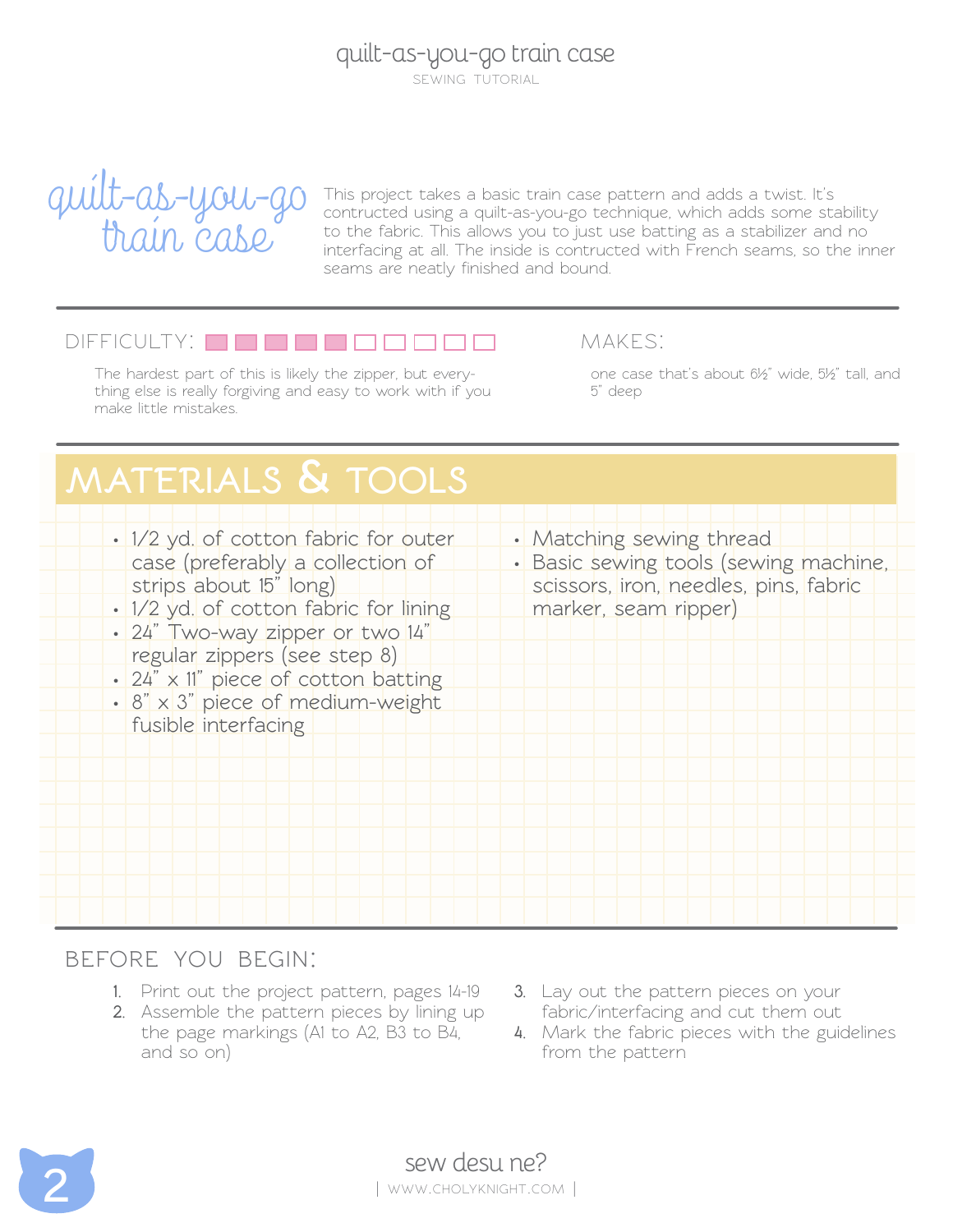

Our project is built around the rectangle of batting I had you cut in the "Before you Begin" section. First off, lay your batting over your lining fabric with the wrong side facing up. Center the batting over the lining and trim around the fabric leaving a really wide margin, about 1" or 2" is good.



Now we're starting quilt-as-you-go! If you haven't heard of this method before, it involves making a quilt sand wich by sewing pieces onto your quilt batting and backing and working your way across the layers.

If you're not using up your stash of fabric strips, you'll want to cut strips from your outer fabric. Here, I used bits from a leftover jelly roll. I would trim your fabric down to 15" long strips with a width of about 2-5". Don't worry about being precise -- or even straight. If your edges are wonky, I'll think it'll add extra charm to the project, so go for it!

Lay one strip down on one edge of your batting/lining layer with right side facing up. Lay it down so it extends beyond the batting by at least 3/4". Lay your next strip on top of it with right sides facing, matching up the edge on the right. Take this to your machine and sew the two strips together Our project is built around<br>that you can in the "Before"<br>out Begin" section. First<br>implies the lining cabric lining fabric with the wrong side<br>facing up. Center the batting over your means that<br>the faint lining and trim ar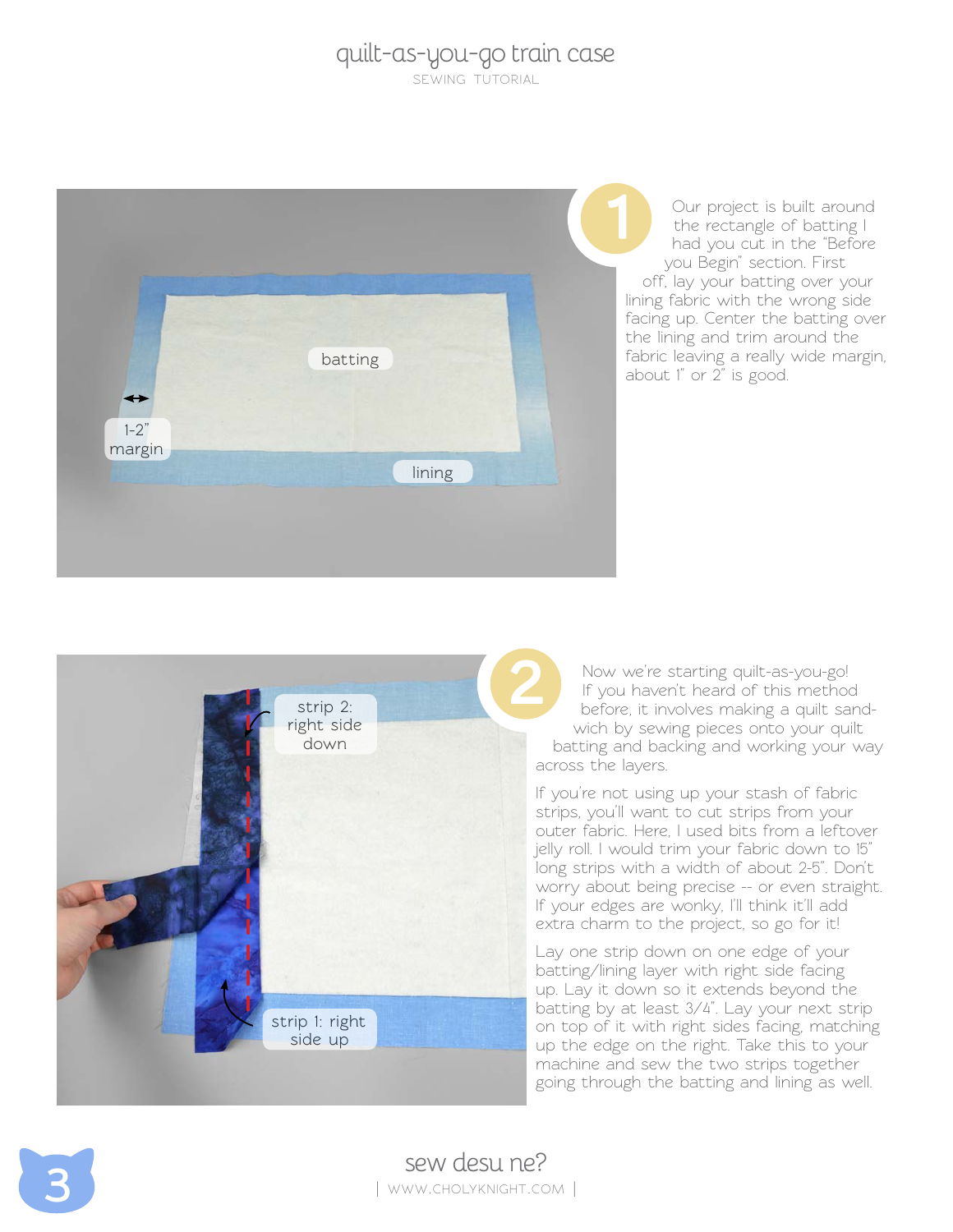When you're done, press the top strip away from the bottom strip and it will look something like this! You see how it starts to cover the batting. Continue like this, adding another strip on top of the previous one, sewing along the edge, and pressing away from the previous strips. Again, notice there's lots of extra fabric above and below the batting for insurance – make sure you're extending at least 3/4" beyond the batting.



Here we are about halfway done! You'll see how if your pieces are imperfect and wonky it will add to the charm of the project. Just keep layering strips, sewing, and pressing towards the other end of the batting.



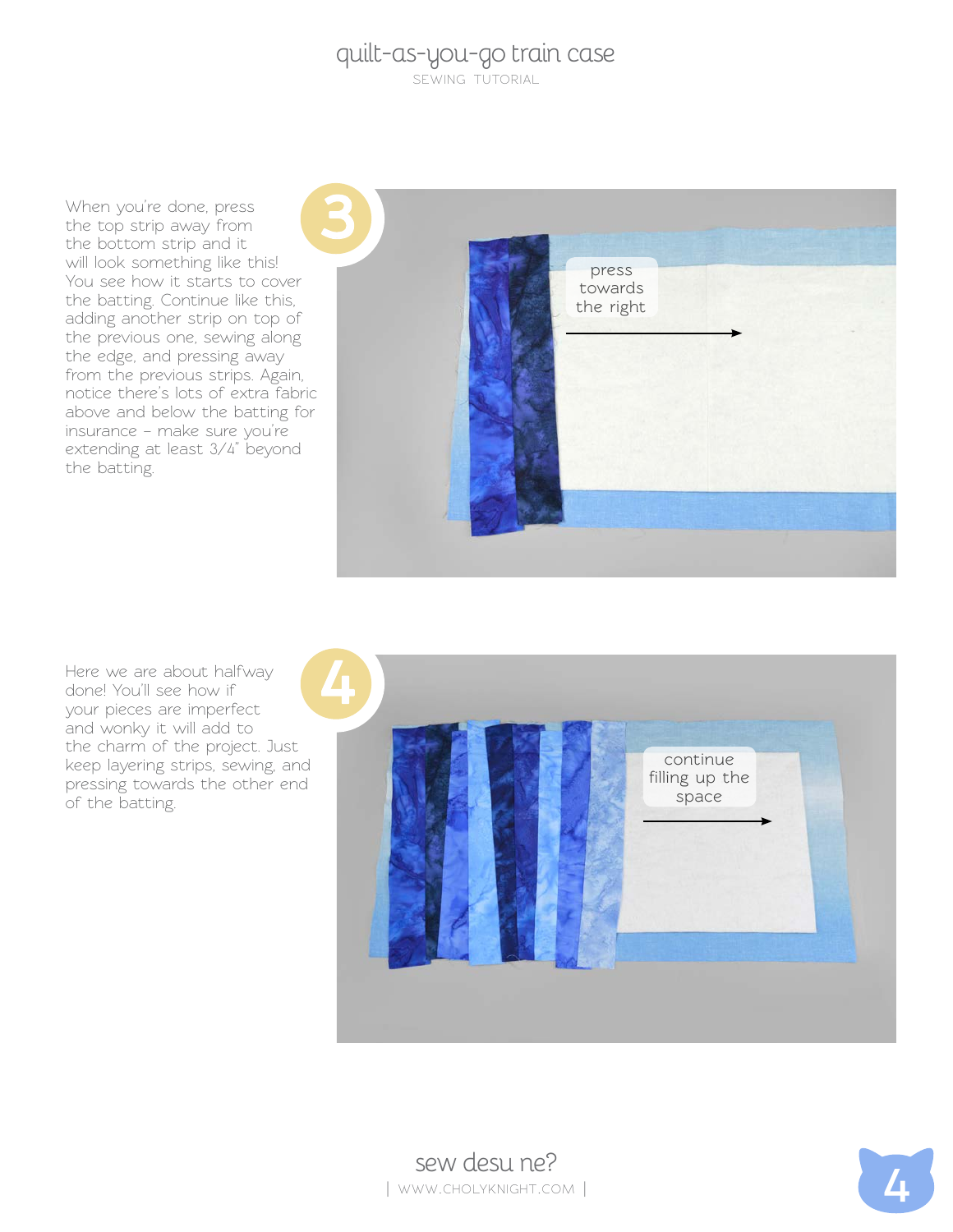

Keep sewing and covering that batting until you get to the other end. When you reach that end, be sure the fabric extends at least 3/4" beyond the other end of the batting.



When you finish, measure out 3/4" all the way around the batting and trim along those lines. You can usually feel where the batting is and be able to measure out from there. The rectangle should measure about  $25 \frac{1}{2} \times 12 \frac{1}{2}$ , but if it's not exact you're still fine, just be sure your edges are straight and your corners are 90 degrees :D

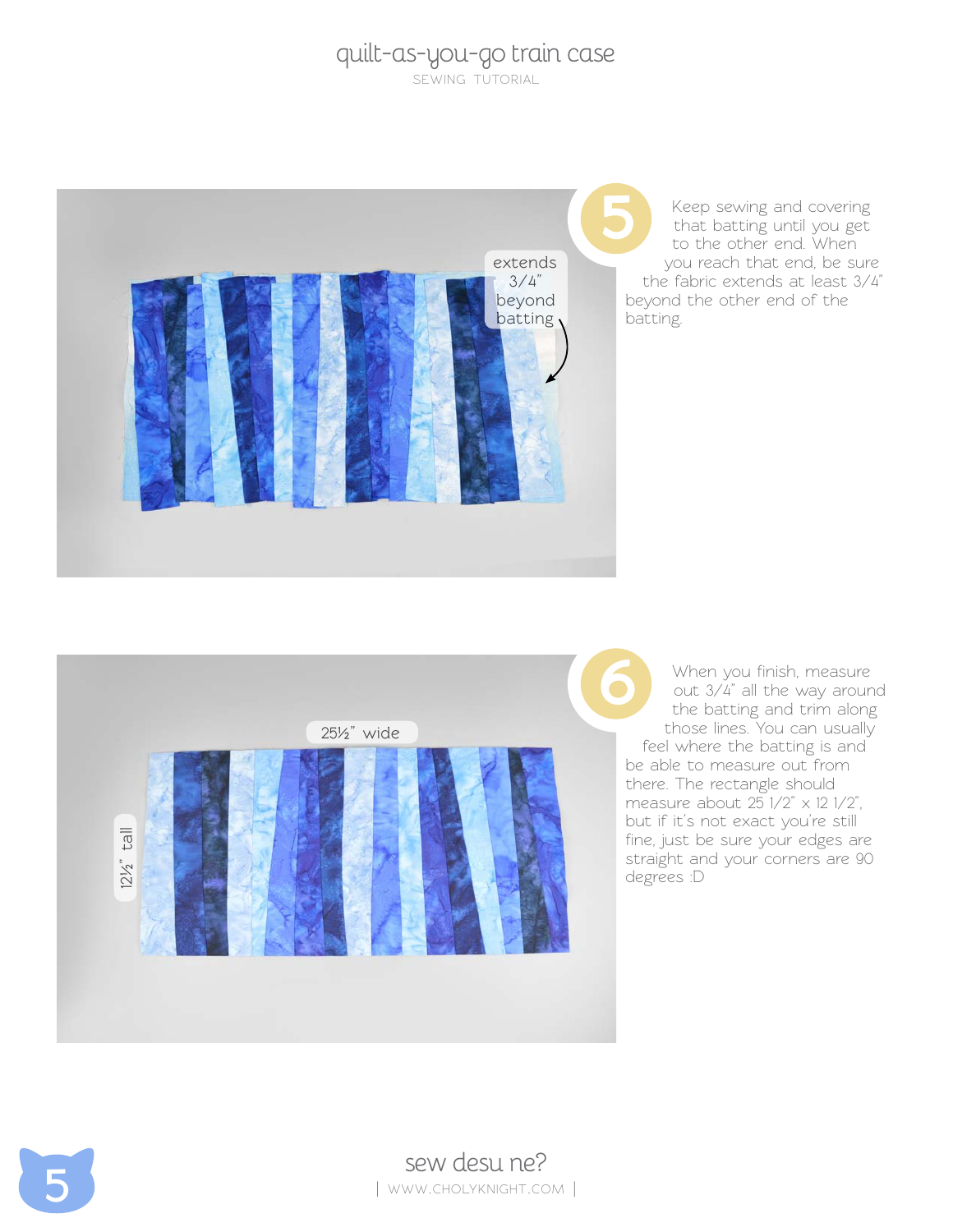To make room for the zipper, cut the rectangle along its length 4 1/2" in from one edge. You should have two pieces as shown, one a bit skinnier than the other. The skinnier half will become your case top, and the wider half will become your case bottom.



As mentioned in the materials list, you have an option of using a two-way zipper or two 14" zippers. I didn't have any two-way zippers on me so I improvised and sewed together two of my 14" zippers xD

You can do the same by matching up the top ends of both of your zippers and sewing them together through the teeth and tape. This way the zipper pulls come right together when the zippers are zipped up. I would suggest sewing them together by hand, as the teeth will always slip around if you try to shove them under your machine. When you're done, be sure to trim the excess zipper tape. Press the zippers open and then you can treat it like one long zipper!

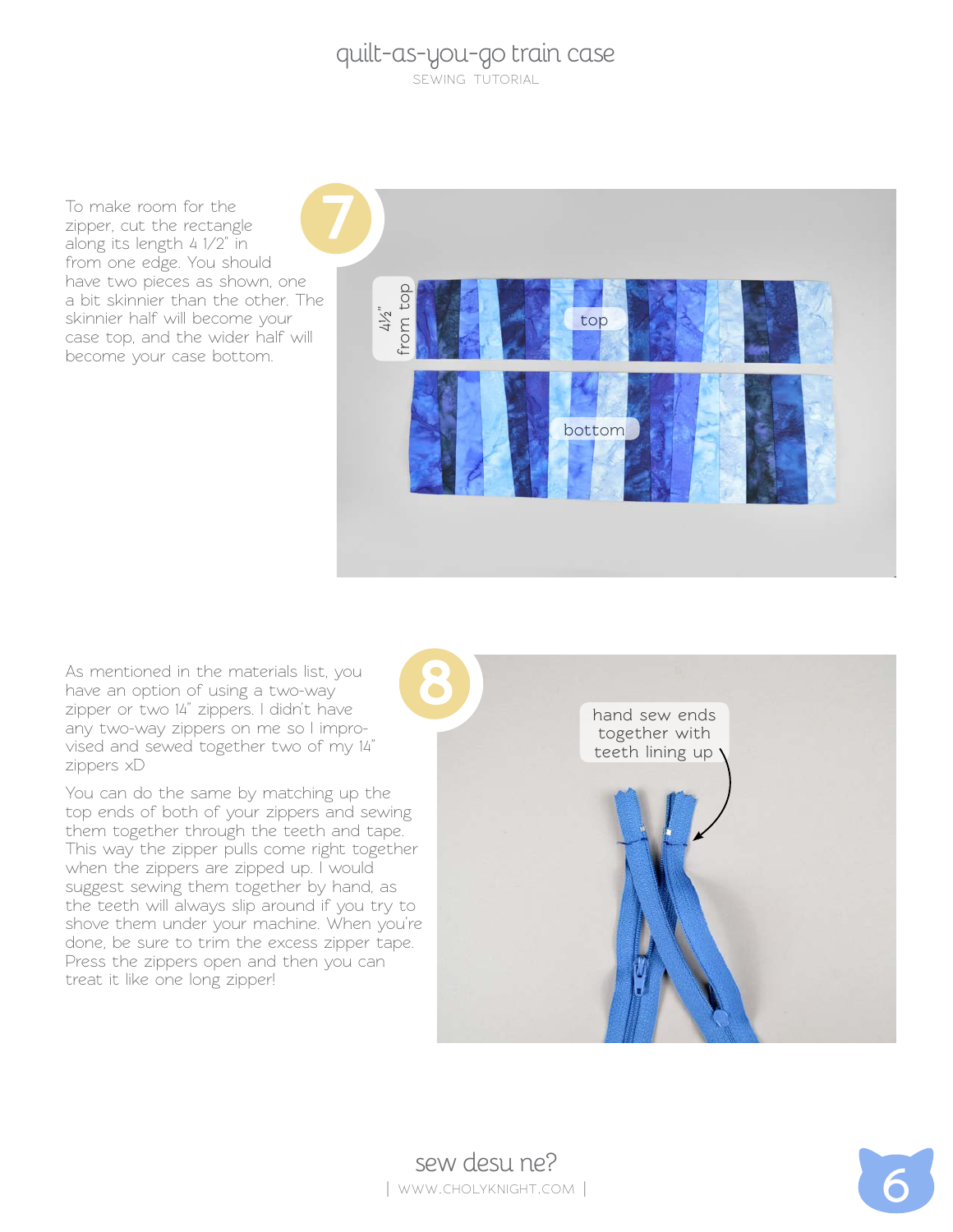# quilt-as-you-go train case

SEWING TUTORIAL



Trim your zipper so it's 24 1/2" long (or 1" shorter than your case pieces). Be sure to trim it so the seam (if you joined your zippers) stays in the middle.

 To get the zipper ready to insert, we have to add some tabs to each end. Sandwich one end of the zipper between two of the tabs and sew through all the layers. Then trim the seam allowance down to 1/4" and press the tabs away from the zipper. Repeat this with the other end of the zipper when you finish.



Attach the zipper to the case by lining up the tape along the cut edge of one of the case pieces – that is the edge that has all three layers of outer fabric, batting, and backing. Don't sew along the edge that's just fabric and no backing, we need that edge for your side and top/bottom seams.

Sew the zipper in place using a 1/4" seam allowance.

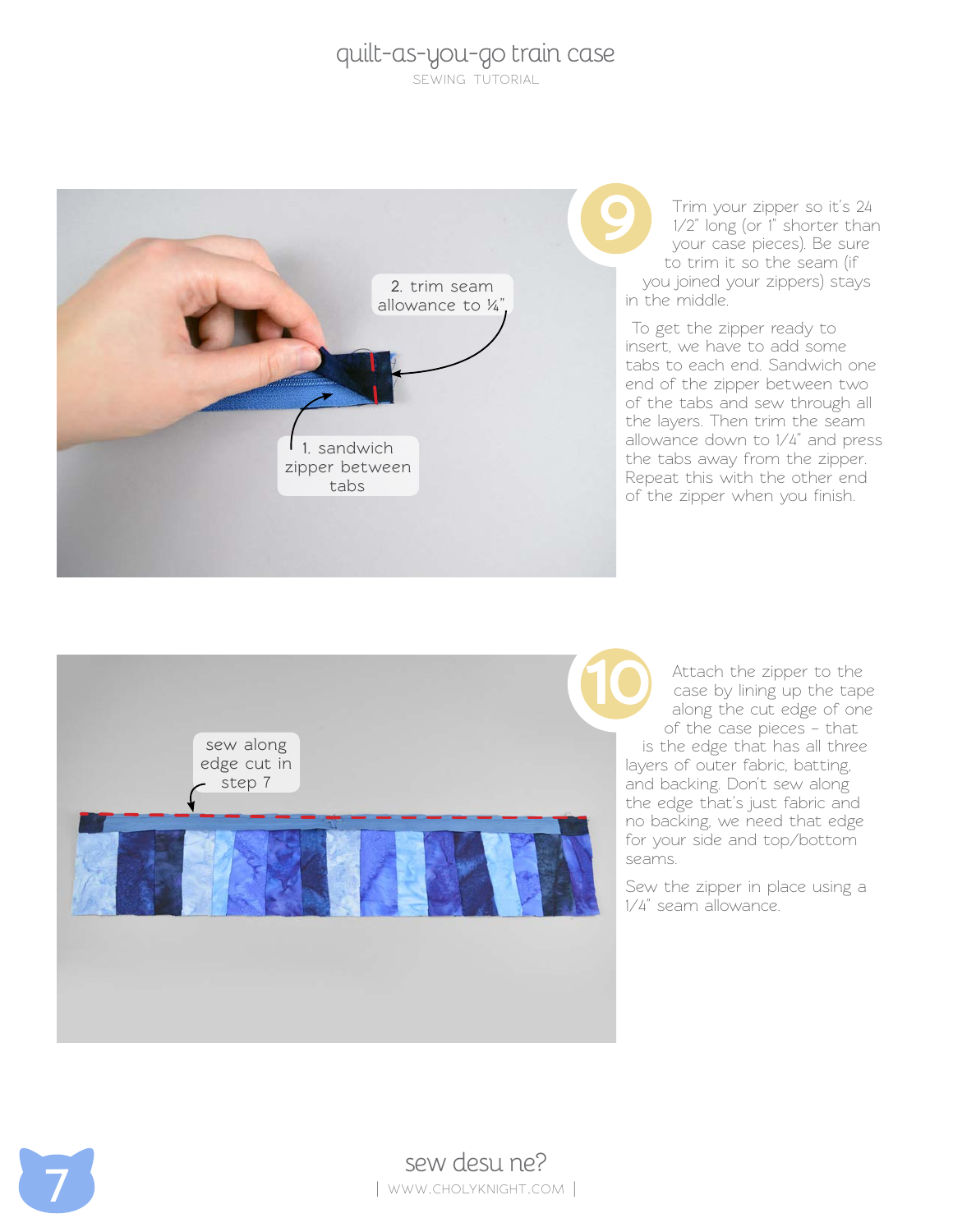Repeat the stitching on the other side of the zipper with the bottom half of your case. When complete, press the fabric away from the zipper and top stitch about 1/8" away from the zipper to keep everything nice and flat.



Now for a quick detour to do the handle! Take your handle interfacing and fuse it in the middle of your handle fabric piece (on the wrong side).

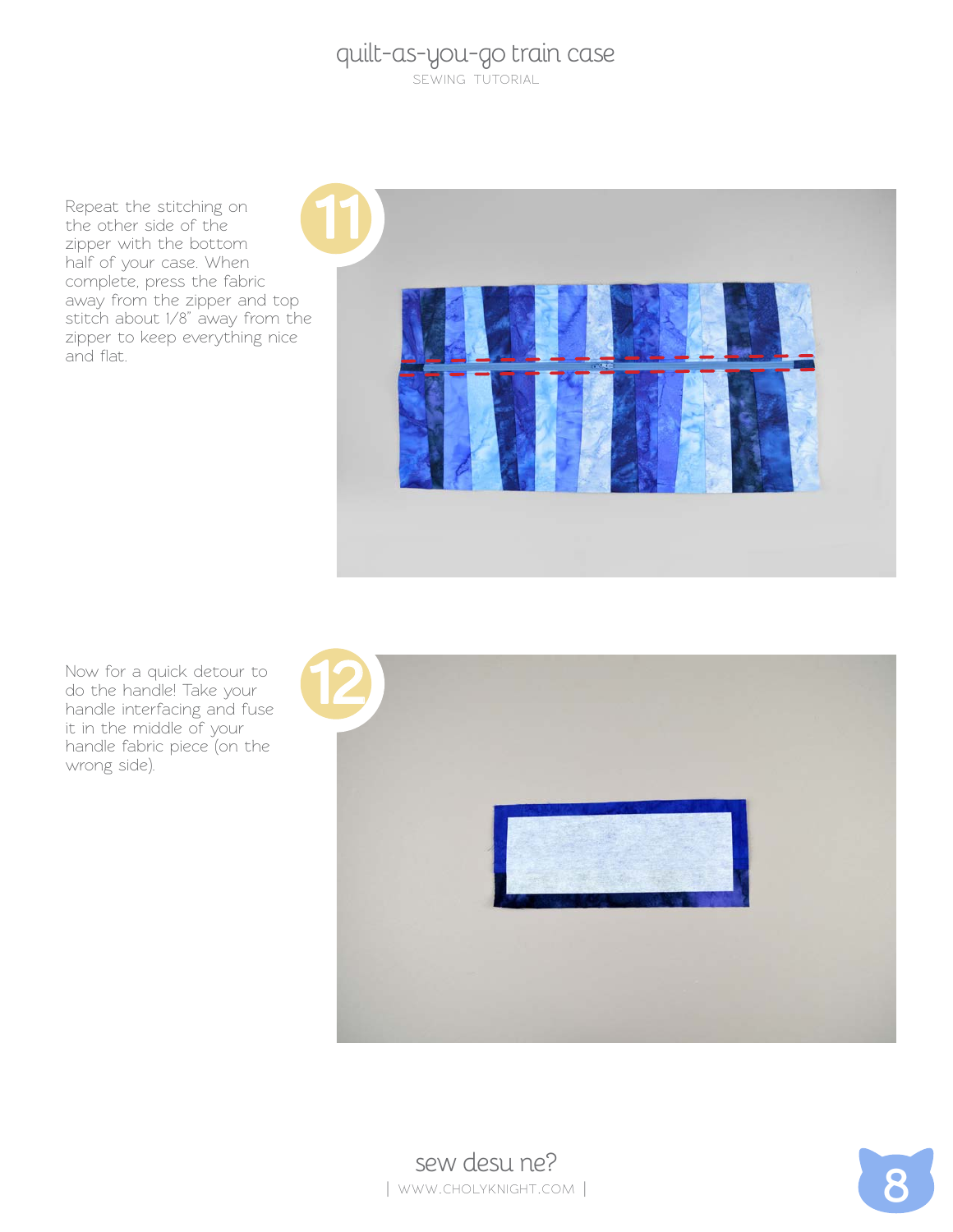

Fold the long edges of the fabric against the interfacing and press the folds in place. Leave the short ends alone for now.



With the edges pressed, fold the entire handle in half with wrong sides together, lining up the folded edges. Edge stitch around both sides of the handle for a finished look.

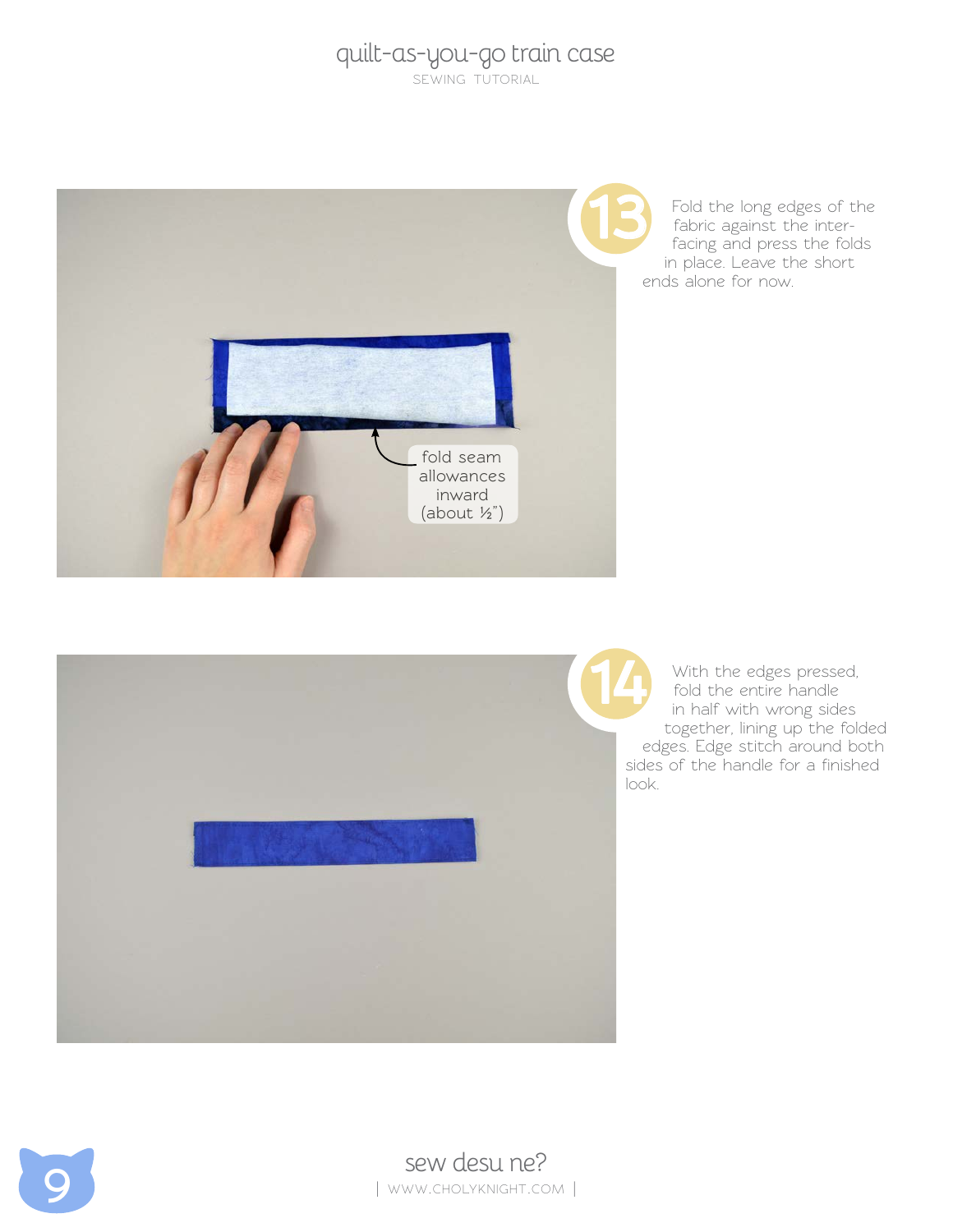#### quilt-as-you-go train case SEWING TUTORIAL

To attach the handle, copy the markings from the paper pattern by centering it on the case and trans ferring the markings found on the top. If your case isn't quite the same size as the paper after adjustments, basically you begin by finding the middle of your case along the long edge. Then measure out about 2 to 2 1/2" out from the middle and mark it.

Then take your handle and fold the short ends in half. Align the short ends along the markings you made and baste them in place with the folds pointing outward.



Now we're finally making the body of the case! First up is the back seam which we're doing with a French seam. So fold the case in half, matching up the short edges with WRONG sides together. Sew the edge together with a 3/8" seam allowance.





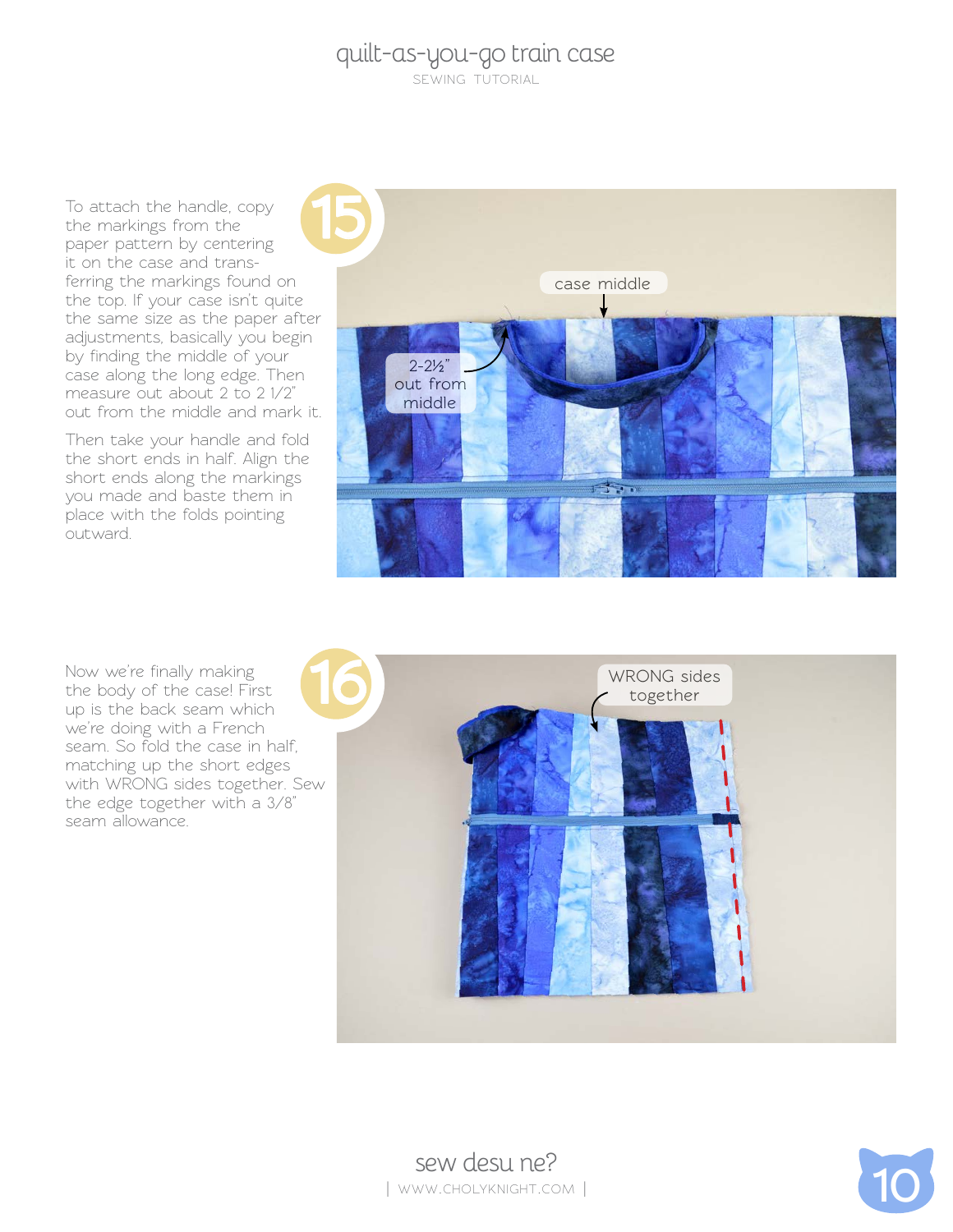#### quilt-as-you-go train case SEWING TUTORIAL



Trim the seam allowance from your previous seam down to about 1/4". Turn the case wrong side out and press the seam. Now we're going to sew that seam again with another 3/8" – this should completely encase the seam from the previous step. Press the finished seam and you should have a kind of tube with the zipper going down the middle.



The top and bottom seams are next. Match the wrong sides together again while flattening out the case as shown. The center front of the case should match up with the back seam on the back. You can follow the fold lines found on the paper pattern if it helps. Line up the upper and lower raw edges and sew them together with a 3/8" seam allowance just like in step 16. Then trim the seam allowance, turn the case right side out, and sew the seam again like in step 17.

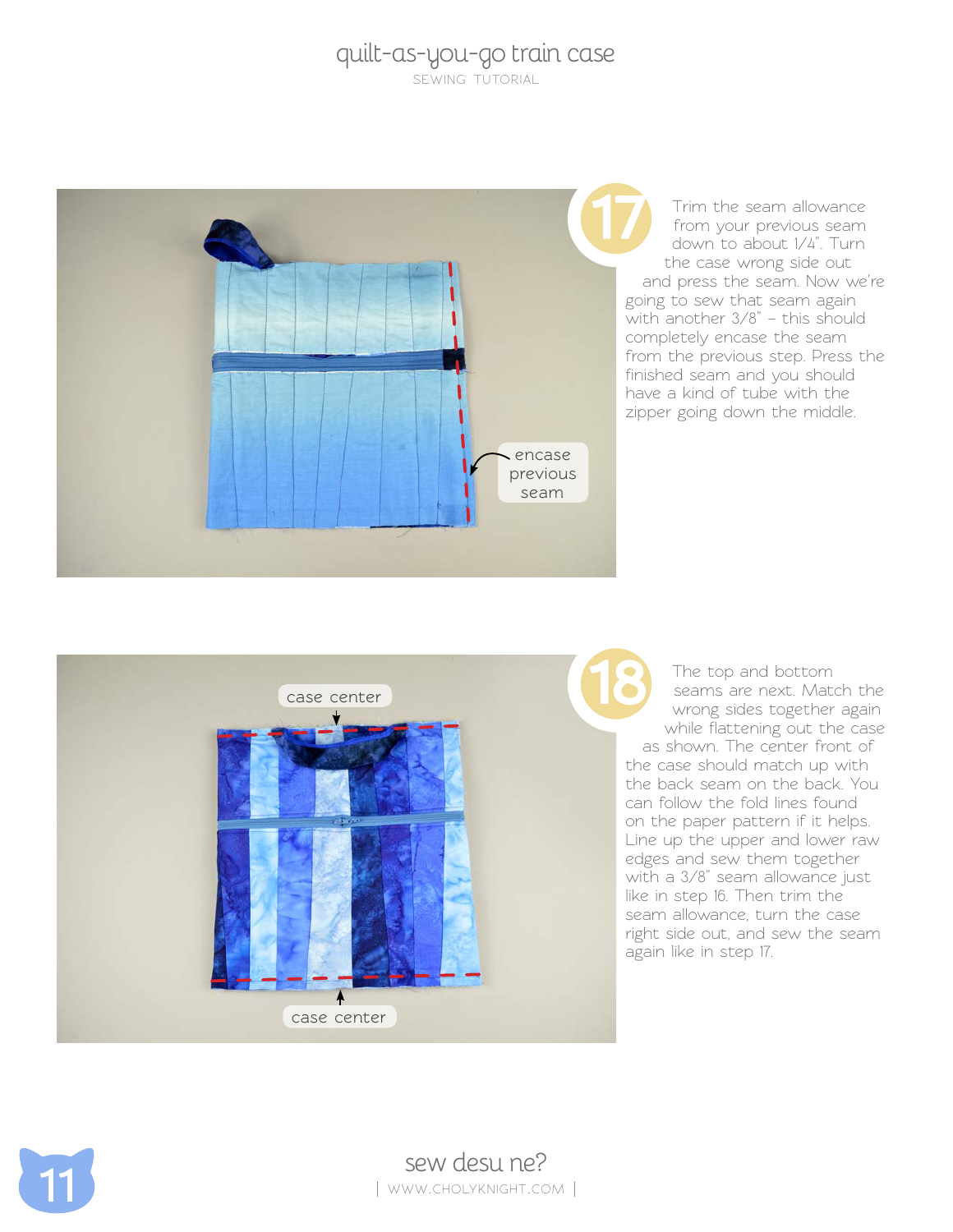Almost done! Now we're making the corners of the case. Do this by folding one corner of the case at a diagonal as shown above.



With your corner folded as in the previous step, measure down from the corner by 2 1/2" and mark across the corner. Then take the case to your machine and sew across this line as it's folded. Repeat this with the other 3 corners of your case.





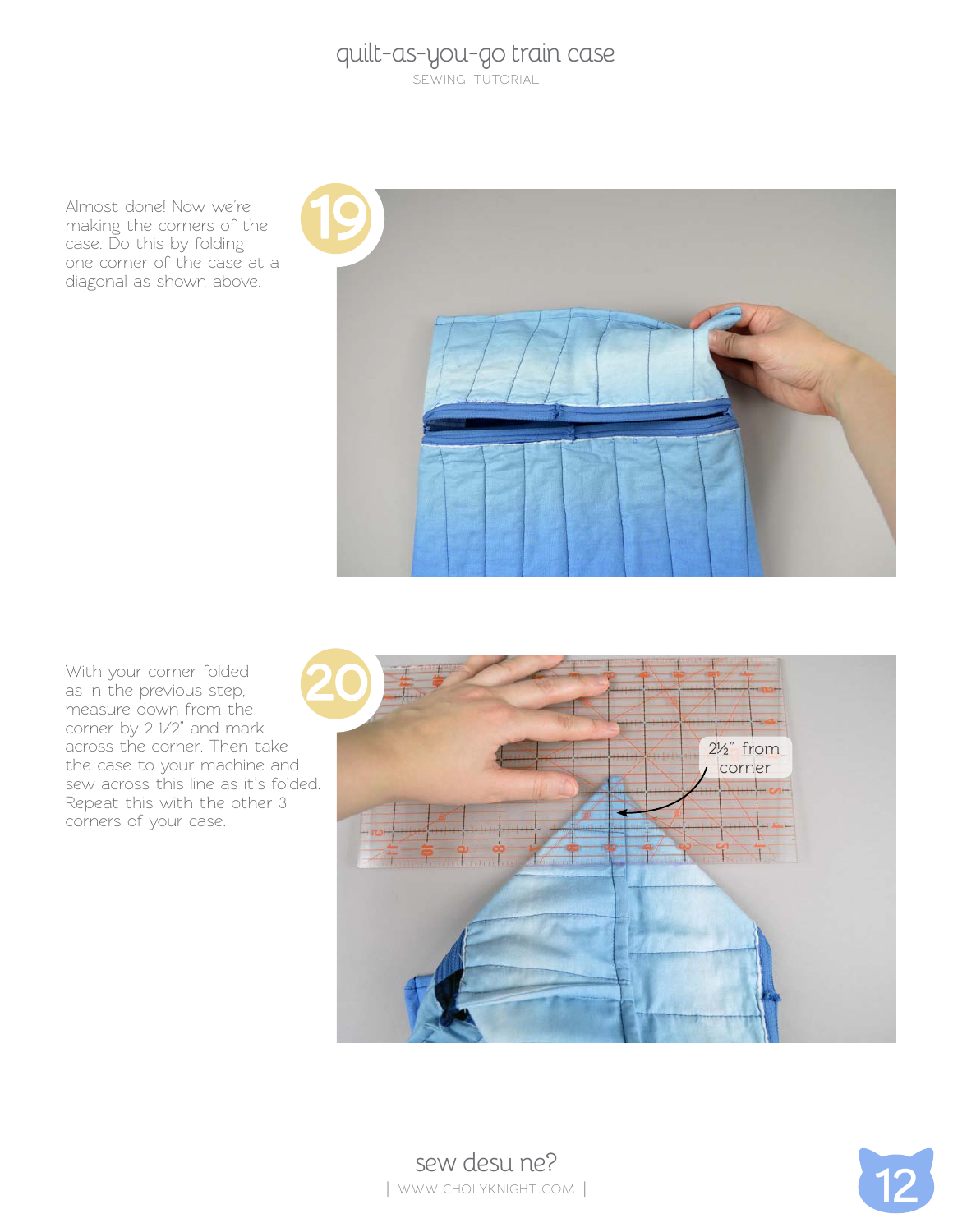

To finish up, take those big flappy corners and anchor them down along the bottom and top of the case by whip stitching it to the lining. This will also help add some stability to your case.

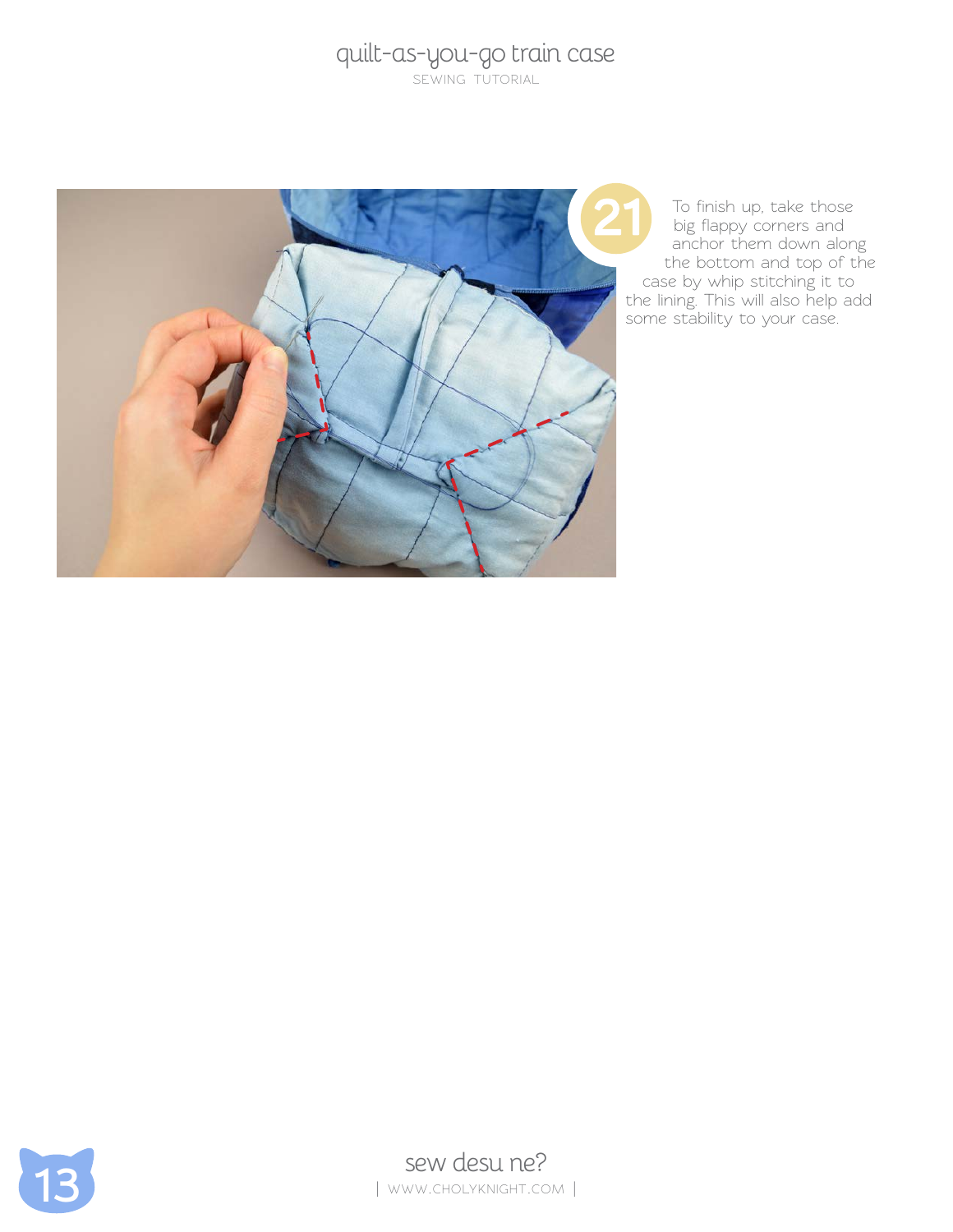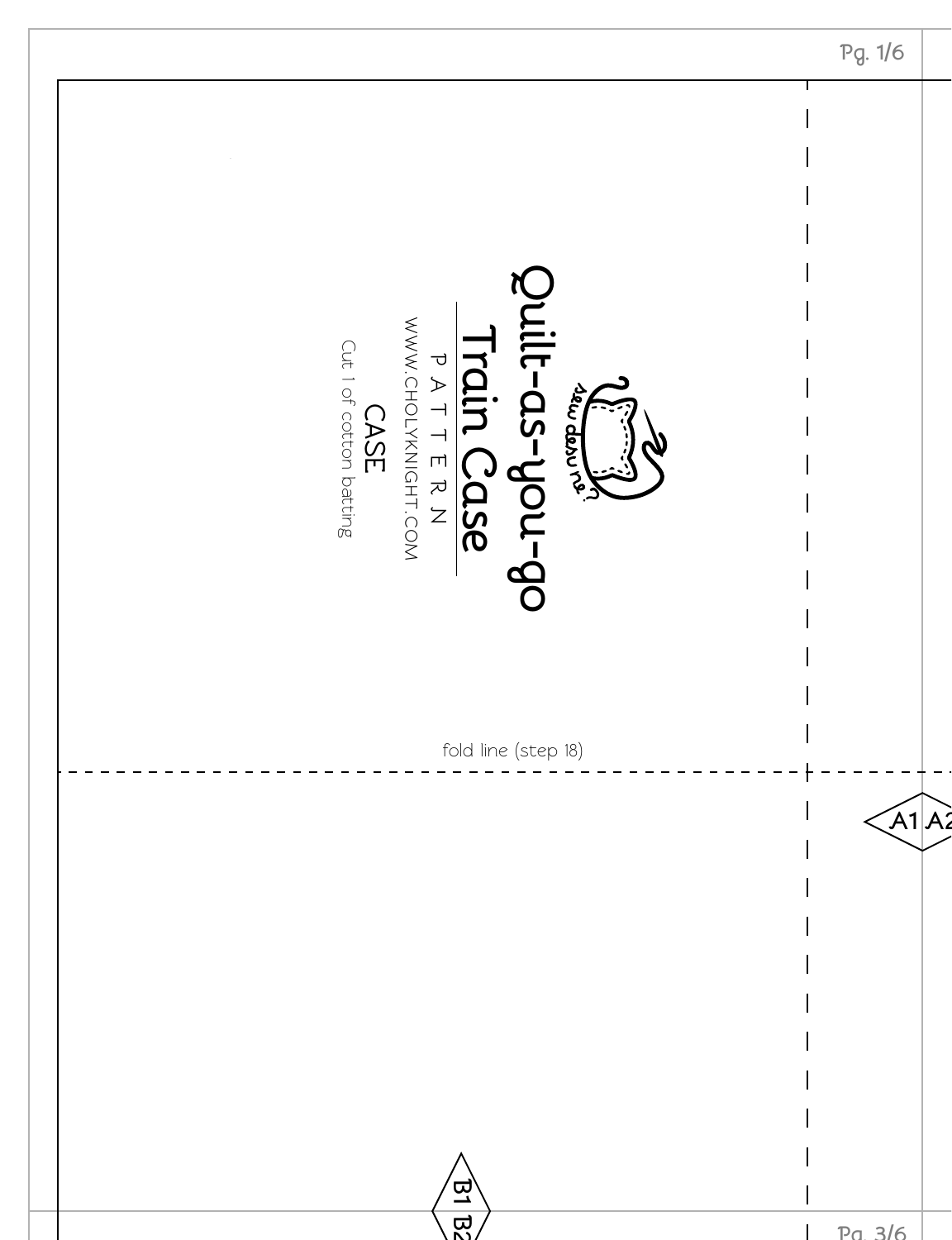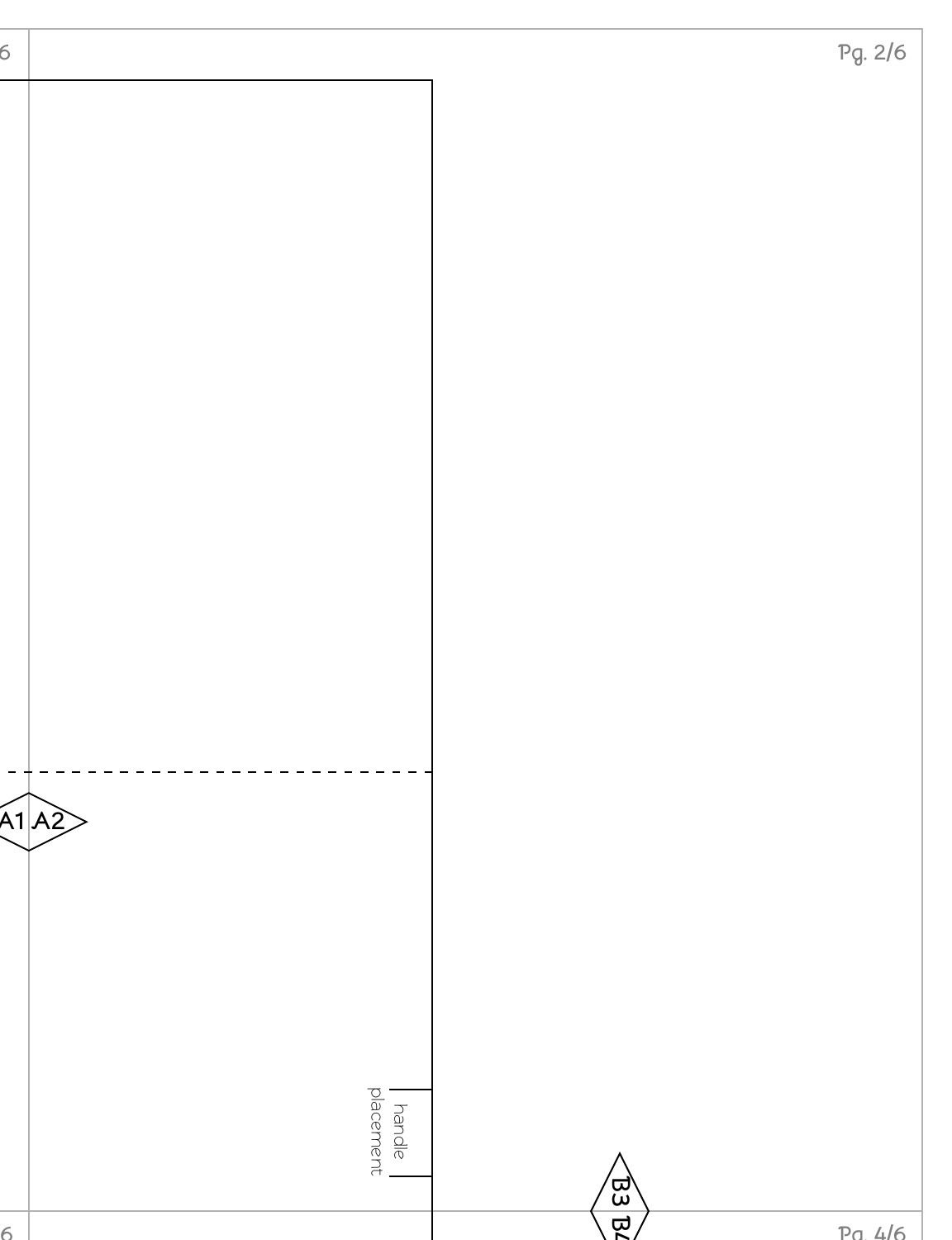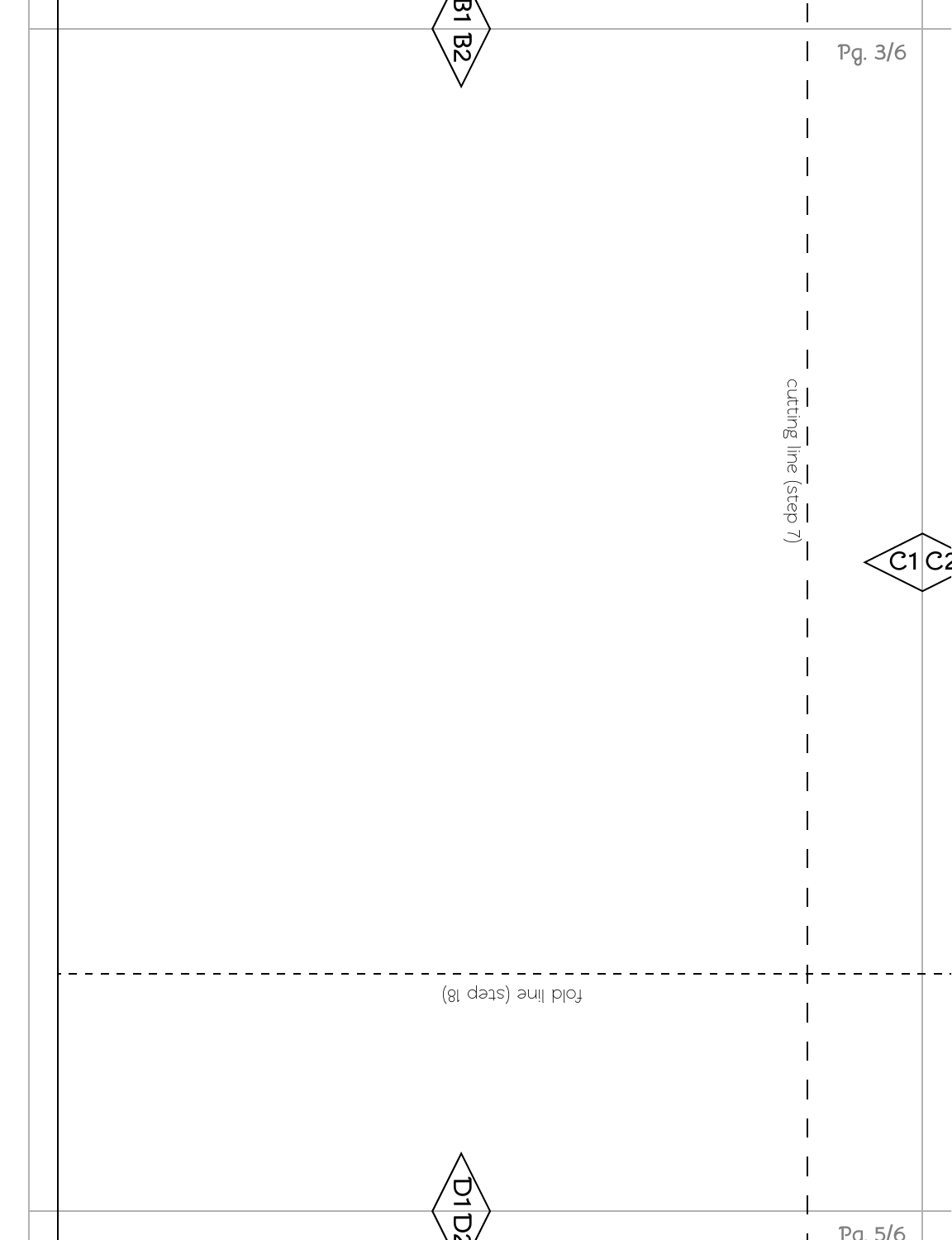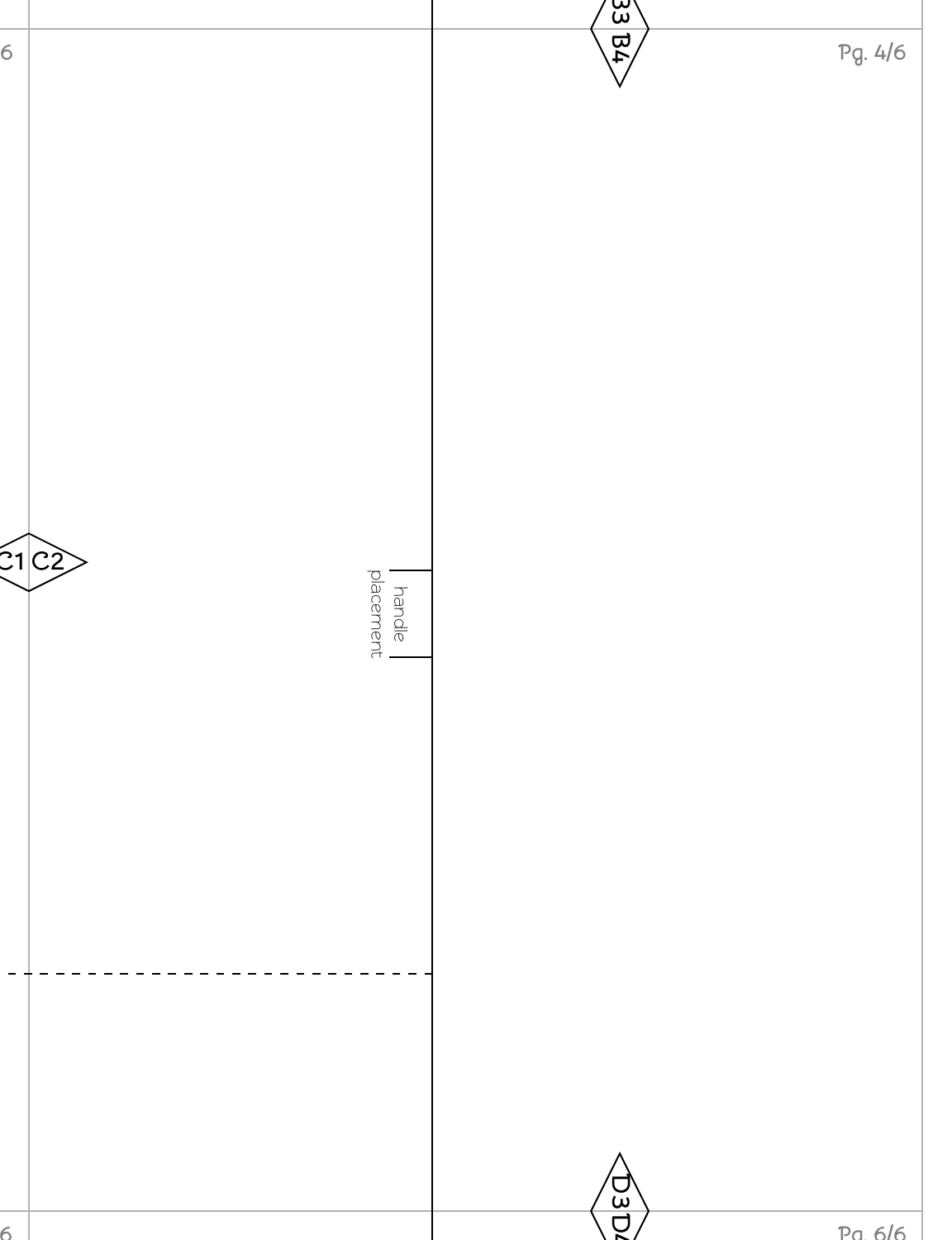